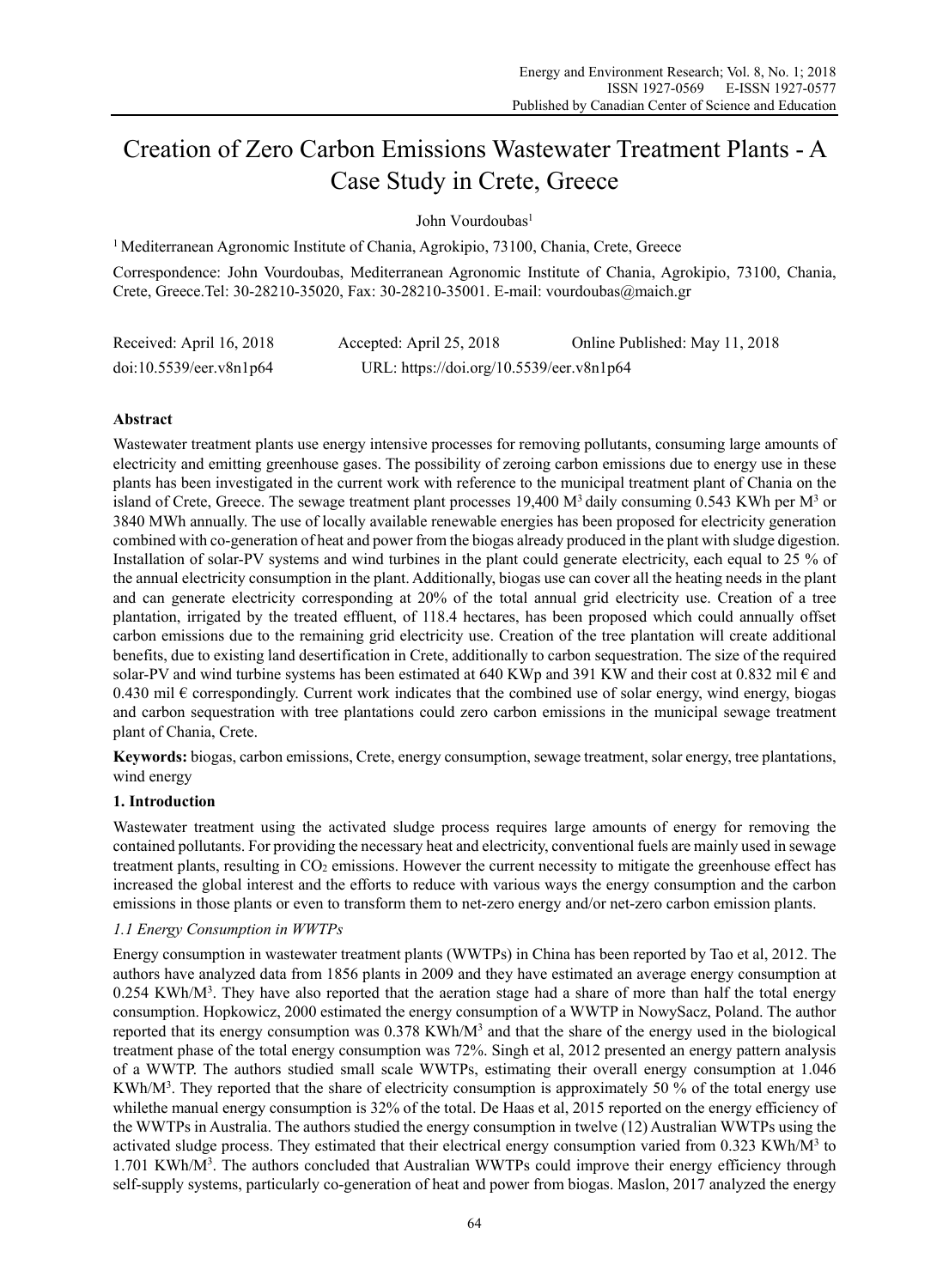consumption at the Rzeszow WWTP in Poland. He stated that the cost of energy in WWTPs reaches up to 40% of their total operating costs; in activated sludge processes approximately 50% of the total energy use corresponds to aeration and mixing. The author estimated the total energy consumption at 0.865 KWh/M<sup>3</sup> while electricity consumption was at 0.468 KWh/M<sup>3</sup> and heat consumption at 0.397 KWh/M<sup>3</sup>. He also stated that anaerobic digestion and co-generation of heat and power (CHP) technology play an important role in energy self-sufficiency. The biogas use in the plant could meet 74.3% of the electricity requirements and 95.5% of the heat needs. Gikas et al, 2014 reported on near zero energy WWTPs for Greek islands stating that conventional sewage treatment plants require approximately 0.31 to 0.67 KWh per M<sup>3</sup>annually. The authors calculated the annual electric energy requirements for the sewage treatment plants in two Hellenic cities, in Volos and in Patras, with a slightly higher population than Chania, at 0.39-0.48 KWh per M<sup>3</sup>. Mamais et al, 2015 reported on energy saving and greenhouse gas (GHG) emissions in wastewater treatment processes. Analyzing the data from the operation of 10 WWTPs in Greece, with a capacity for  $15\,000 - 4\,000\,000$  inhabitants, the authors have found that the total annual energy consumption varies from 0.16 to 0.94 KWh per  $M^3$  with an average value at 0.42 KWh per  $M^3$ . An evaluation of the energy efficiency in a large WWTP in Italy has been reported by Panepinto et al, 2016. The authors reported that the electricity share to the total energy consumption was 57.60% while 50% of it was attributed to the aeration stage. Heat energy share was at 42.40% while 93% of it was attributed to sludge processing.

# *1.2 Biogas Production and Utilization in WWTPs*

Sustainable biogas production in municipal WWTPs has been reported by Bachmann, 2015. The author investigated the sustainable technologies which can improve the energy efficiency as well as biogas production and utilization in those plants. She stated that higher energy autonomy can be obtained in larger plants. She also reported that heat autonomy is easily achievable at 90-100% with electricity autonomy at 37% in WWTPs with less than 100 000 equivalent population (E.P.). In larger plants with more than 100 000 E.P., electricity autonomy could reach 68-100% while total energy autonomy is achieved in very large and sophisticated plants. Shen et al, 2015 have reported on biogas production and utilization in WWTPs in the United States (U.S.). The authors stated that currently biogas in most U.S. WWTPs is either flared or used on-site for heat and power co-generation. They proposed that sludge co-digestion with various organic wastes results in higher methane yield and more efficient digester volume utilization, increasing the overall energy efficiency. Silva Dos Santos et al, 2016 have reported on electricity generation from biogas in WWTPs in Brazil. The authors have analyzed the economic viability of electricity generation from biogas in WWTPs, indicating that this is viable only in cities with populations higher than 300 000 inhabitants.

# *1.3 Energy and Carbon Neutrality in WWTPs*

The challenges concerning the creation of energy self-sufficient WWTPs have been reported by Gu et al, 2017. The authors reported that the average energy input in the conventional activated sludge process is 0,46 KWh/M<sup>3</sup> in Australia, 0.269 KWh/M<sup>3</sup> in China, 0.33-0.60 KWh/M<sup>3</sup> in the U.S. and 0.13-1.89 KWh/M<sup>3</sup> in Japan. They also stated that in most medium- and large-scale WWTPs, aeration takes up approximately 50-60% of the total electricity consumption. Energy self-sufficient WWTPs have been reported so far mainly in the U.S. and in Europe while the authors indicated that energy self-sufficiency is difficult to be achieved in low capacity WWTPs. Energy neutrality in WWTPs in New Zealand has been reported by MacDonald et al, 2017. The authors studied six WWTPs in the U.S. which had reduced or net-zero energy consumption in order to transfer the technology used in New Zealand. The plants were mainly using biogas for electricity generation and additionally, if needed, solar photovoltaic (solar-PV) systems. They concluded that the realization of zero carbon emissions WWTPs due to energy use is currently feasible. Wett et al, 2007 reported on energy self-sufficiency as a feasible concept for wastewater treatment systems. The authors have investigated the energy efficiency in existing WWTPs focused on central Europe. Their results indicated that the average energy saving potential is approximately 30-50% while the large scale WWTP in Strass, Austria reached a positive energy balance, having an electricity surplus at 8%. Awe et al, 2016 reported on energy consumption and saving in WWTPs in Ireland. The authors stated that wastewater does not only contain pollutants but also potential energy which could be recovered, increasing their energy efficiency. The authors proposed two strategic options improving energy efficiency and self-sufficiency in those plants including technical and management strategies. Energy independence of a municipal wastewater treatment plant using green energy resources has been examined by Chae et al, 2013. The authors investigated, in a municipal WWTP with a capacity for 30 000 M<sup>3</sup>/day, the use of a solar-PV system at 100 KWp, a 10 KW hydroelectric system and an effluent heat recovery system. They concluded that green energy resources use in those plants must be tailored to specific site conditions. Wang et al, 2016 published a comparative analysis on energy intensity and carbon emissions in WWTPs in the U.S., Germany, China and South Africa. The authors stated that only a few WWTPs operating in developed countries (the U.S. and Germany) have already achieved almost 100% electricity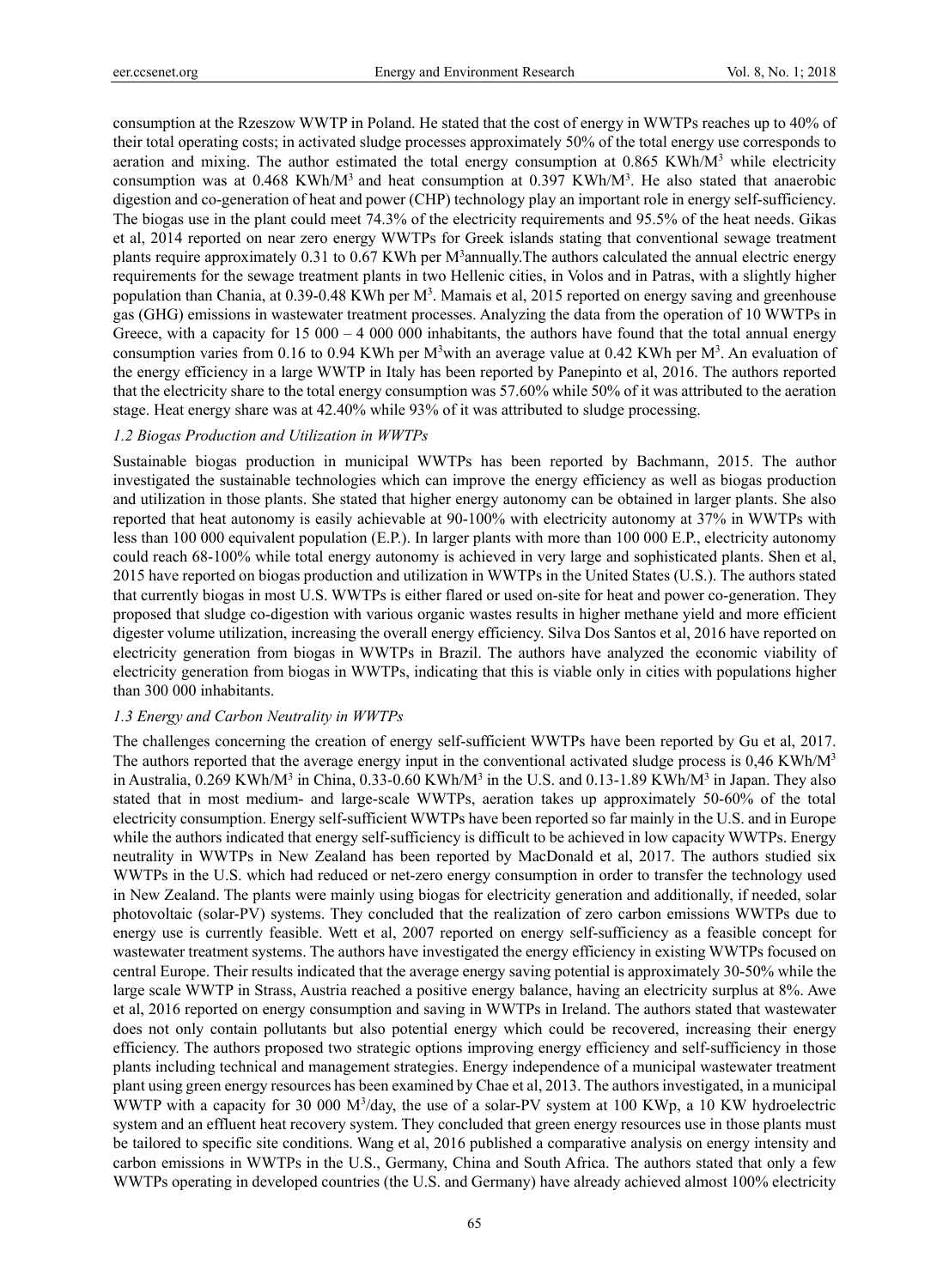self-sufficiency through increased energy efficiency and harvesting biogas and electricity. Additionally thermal energy from the wastewater can be produced. They concluded that net-zero electricity in WWTPs is feasible. McCarty et al, 2011 reported on domestic wastewater treatment as a net energy producer. The authors proposed a different way of treating sewage wastes in order to recover all the energy content of the wastewater. They stated that complete anaerobic treatment is more energy efficient than conventional aerobic treatment. However the transformation of the already existing WWTPs to anaerobic processing plants is costly. An evaluation of the potential for operating carbon neutral WWTPs in China has been reported by Hao et al, 2015. The authors stated that biogas from sludge digestion can provide approximately 50% of the total energy consumption in the plant. Water source heat pumps can utilize the heat energy of the wastes producing heat distributed in nearby located buildings. Therefore part of the energy consumed in the plant could be offset by thermal energy production. Finally solar-PV systems can generate electricity; however the authors did not suggest their use. They concluded that the combined utilization of biogas energy and thermal energy with heat pumps could achieve the target of carbon neutral operation in those plants. Stillwell et al, 2010 reported on energy recovery from WWTPs in the U.S. The authors stated that energy recovery strategies including anaerobic digestion combined with biogas utilization and bio-solids incineration combined with electricity generation could offset the electricity consumption in WWTPs. They have also estimated that the abovementioned processes could reduce electricity consumption in those plants by 4.7-83% in the state of Texas, U.S. The WWTP of Chania, Crete, Greece is located a few kilometers east of the city and it can serve a population of 170 000 inhabitants treating, during 2017, 19 400 M<sup>3</sup> daily (Personal communication). Treatment of the wastes is obtained with the activated sludge process and the sludge produced is treated anaerobically for biogas production. Biogas is used for CHP generating heat and electricity, increasing the energy efficiency of the plant. Treated effluent is currently disposed into the sea but it could also be used for irrigation of tree plantations in the nearby area. Kyung et al, 2015 estimated GHG emissions in a WWTP. The authors reported that on-site GHG emissions are almost double the corresponding off-site emissions in these plants.

#### *1.4 Carbon Sequestration in Tree Plantations*

A report on the impacts of forest plantations in offsetting carbon emissions due to fossil fuels use has been presented by Zhao et al, 2010. The authors estimated that annual carbon sequestration in urban forests in Hangzhou, China was at 1.66 tons of carbon (tC) per hectare (ha). Nowak et al, 2002 reported on carbon sequestration in urban trees in the U.S. The authors estimated that annual carbon sequestration in urban forests in the U.S. is 0.8 tC per ha. They also mentioned that carbon sequestration in urban forests is significantly lower than in typical forests. Nardino et al, 2013 reported on carbon sequestration in a Mediterranean olive orchard. The authors estimated the annual carbon accumulation in those trees in the Mediterranean region at 11.6 tC per ha up to 13.45 tC per ha. They concluded that the intensive farming management and the young age of the plants in the olive plantation resulted in high carbon accumulation compared with other tree plantations reported in the literature. Wastewater and grey water reuse in irrigation has been reported by Matos et al, 2014. The authors compared a wastewater centralized reuse system and a grey-water decentralized reuse system concerning energy consumption and CO2 emissions. They concluded that the grey-water decentralized reuse system consumes significantly less energy, between 11.8% and 37.5% of the energy consumed in the same capacity wastewater centralized reuse system.

The aims of the current work are:

- a) The estimation of energy consumption in various existing WWTPs worldwide and the possibility of using on-site or off-site renewable energy sources for increasing their energy self-sufficiency,
- b) The investigation of the possibility of using solar energy, wind energy and biogas for heat and electricity generation in WWTPs,
- c) The investigation of the possibility of using the treated effluent of WWTPs for irrigation of tree plantations resulting in carbon sequestration through photosynthesis, and
- d) The investigation of the possibility of using various renewable energies generating heat and electricity in the WWTP in Chania, Crete, Greece in order to zero its carbon emissions due to energy use.

# **2. Possibility of Using Various Renewable Energy Technologies in the WWTP of Chania for Increasing its Energy Self-Sufficiency**

Various renewable energy technologies could be used in the WWTP of Chania in order to increase its energy selfsufficiency and to reduce or zero its carbon emissions due to energy use. The use of these technologies is site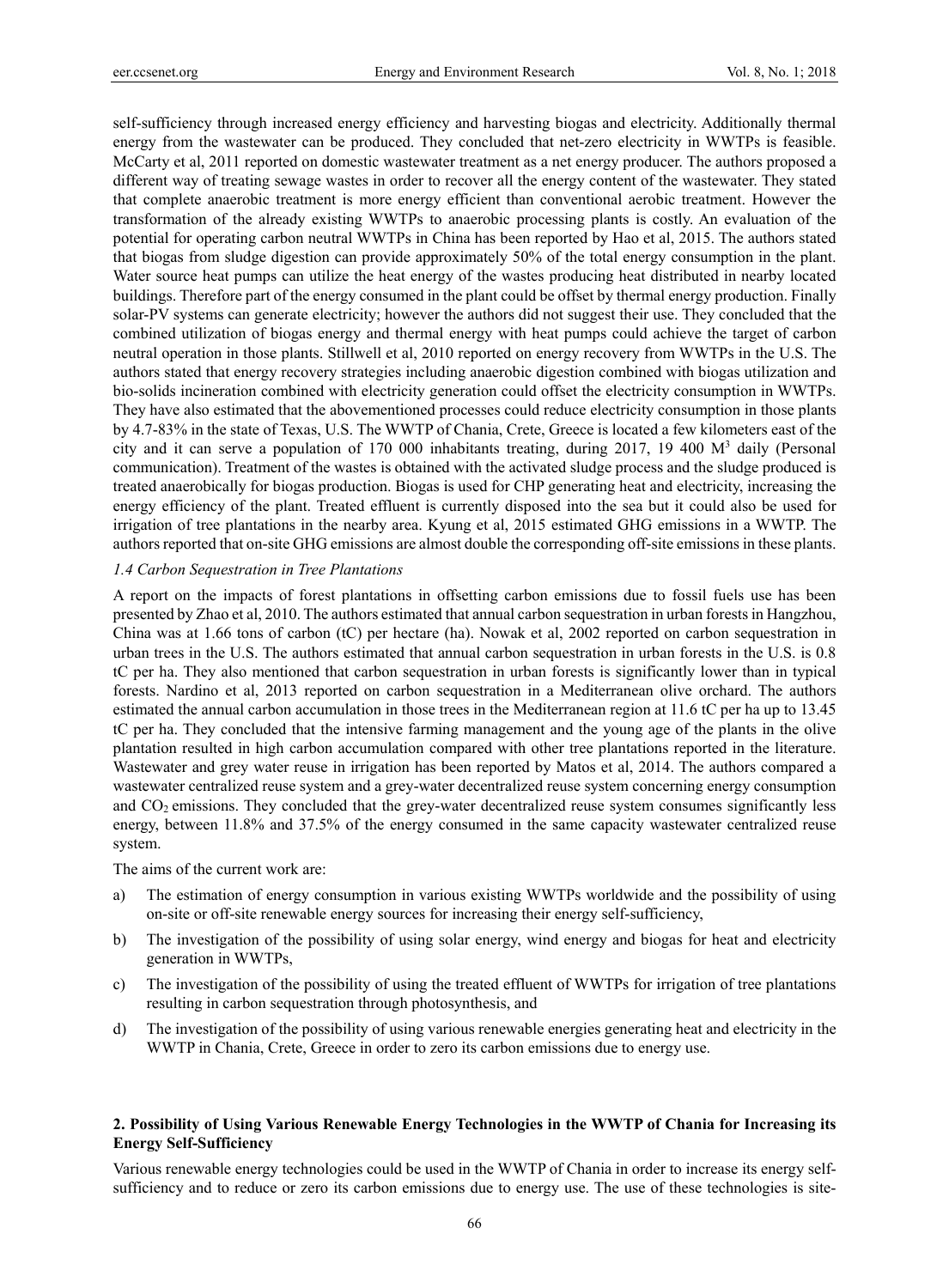dependent and includes the utilization of biogas produced in the plant for heat and power generation as well as installation of solar-PV systems and wind turbines for electricity generation. Additionally the recycling of the treated effluent for the irrigation of tree plantations could offset carbon emissions produced during electricity generation from fossil fuels.

# *2.1 Biogas Production and Utilization*

The WWTP of Chania includes a sludge digestion unit consisting of four (4) digestors with a total volume of 6200  $M^3$ . The temperature of anaerobic digestion is at 35 $^{\circ}$ C and the biogas produced contains 65-68 % methane which is burnt in a CHP unit generating heat, which is used for heating the digestors, and electricity which is fed into the grid (Personal communication). Although current studies have indicated that biogas production and utilization is profitable in large WWTPs with E.P. of more than 200 000 inhabitants, the presence of a sludge digestion system in the WWTP of Chania allows the production of heat and electricity. Addition of wastes with high organic content in the sludge could increase the biogas production.

# *2.2 Solar-PV Electricity Generation*

The high solar irradiance in Crete facilitates the in-situ solar electricity generation for covering part of its electricity needs. Solar-PV technology is a well-proven, reliable, mature and cost-effective technology. Currently there are many solar-PV systems installed in Crete generating part of the electricity consumption in the island. The required space in order to install a solar-PV system in-situ exists in the WWTP of Chania. Alternatively installation of offsite solar-PV systems is feasible according to the current legal framework in Greece.

# *2.3 Wind Electricity Generation*

Installation of wind turbines in the treatment plant of Chania is feasible since there is space availability. However past measurements of the annual wind velocity on-site have shown that it is low, at 3-4 m/sec (Personal communication) and the installation of a wind turbine is not attractive. Therefore an attractive off-site location must be found for the installation of a wind turbine. Electricity generated should be fed into the grid, increasing the electricity self-sufficiency of the treatment plant.

# *2.4 Carbon Sequestration by Tree Plantations*

The processed effluent from the treatment plant contains valuable nutrients necessary for plant growth. Currently it is disposed into the sea creating pollution problems. However the recycling of the treated water and the nutrients contained is desirable. Lack of sufficient water resources in Crete combined with land desertification increases the challenges for recycling the treated effluent. European policies are focused in the promotion of the circular economy and in the increase of resource efficiency. Taking into account that available land exists near to the treatment plant a tree plantation could be created, irrigated by the treated effluent. The quality of the treated water in the WWTP is suitable for irrigation of various tree species according to current regulations. Various trees could be planted, preferably indigenous species. Growth of the tree plantation will remove atmospheric carbon dioxide through photosynthesis, counterbalancing carbon emissions during electricity generation with fossil fuels in Crete. Recycling of the processed effluent irrigating a new tree plantation will offer many environmental benefits including mitigation of climate change, reduction of land desertification, reduction of sea pollution and increasing the efficiency of water and nutrients utilization. It should be noted that electricity will be consumed for pumping and irrigation of the tree plantation with the processed effluent.

An overview of the above-mentioned technologies is presented in Table 1.

| Table 1. Technologies which can be used in the WWTP of Chania for improving its energy self-sufficiency and |  |  |  |  |  |
|-------------------------------------------------------------------------------------------------------------|--|--|--|--|--|
| reducing its carbon footprint                                                                               |  |  |  |  |  |

| Technology            | Energy generated     | Does the system<br>already exists in the<br>WWTPs? | Expected results        |
|-----------------------|----------------------|----------------------------------------------------|-------------------------|
| Biogas production and | Heat and electricity | Yes                                                | Heat is used in the     |
| utilization           |                      |                                                    | digestors, Co-generated |
|                       |                      |                                                    | electricity is fed into |
|                       |                      |                                                    | the grid                |
| Solar-PV              | Electricity          | No                                                 | Electricity is fed into |
|                       |                      |                                                    | the grid                |
| Wind turbines         | Electricity          | No                                                 | Electricity is fed into |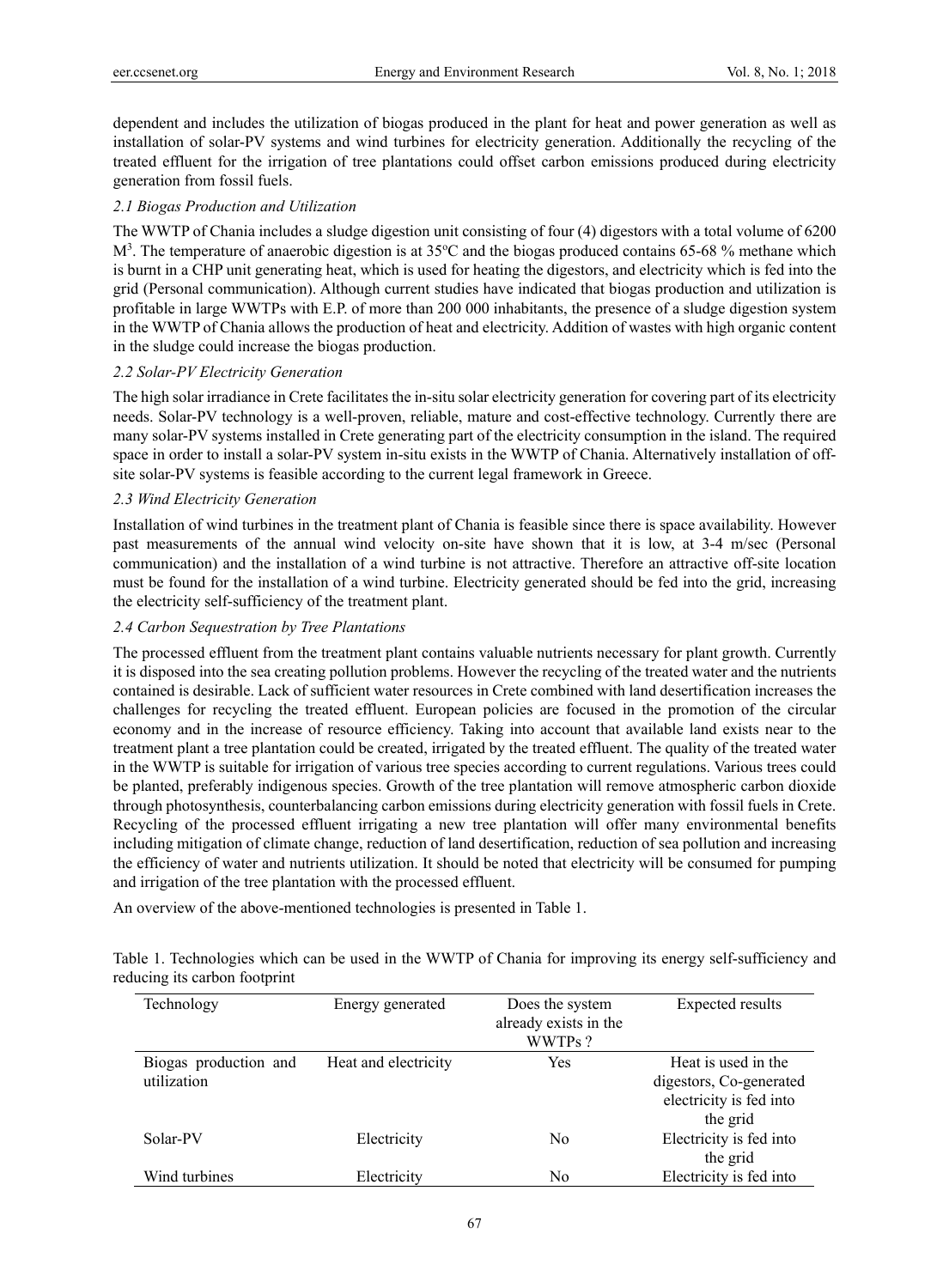| Creation of a tree      | There is no energy | N <sub>0</sub> | the grid<br>The tree plantation |
|-------------------------|--------------------|----------------|---------------------------------|
| plantation irrigated by | generation         |                | removes atmospheric             |
| the processed effluent  |                    |                | $CO2$ through plant             |
|                         |                    |                | photosynthesis                  |

## **3. Requirements for Zeroing Carbon Emissions Due to Energy Use in the WWTP of Chania**

In order to zero the carbon emissions due to operational energy use in WWTPs, the following criteria should be fulfilled:

- a) Renewable energy sources should be used in the treatment plant, and/or
- b) If energy derived from fossil fuels is used, like grid electricity, the same amount of electricity should be generated annually from renewable energy sources and fed into the grid, and/or
- c) The same amount of  $CO<sub>2</sub>$  emitted annually due to fossil fuel use in the plant should be removed by carbon sequestration from tree plantations irrigated with the processed effluent of the plant.

If though the life cycle  $CO<sub>2</sub>$  emissions from the WWTP should be zeroed, the embodied energy additionally to the operational energy must be taken into account.

## **4. Possibilities of Zeroing Carbon Emissions due to Energy Use in the WWTP of Chania**

The WWTP of Chania processed 19 400 M<sup>3</sup> per day or 7 081 000 M<sup>3</sup> annually in 2017 **(Personal communication)**. The following assumptions and estimations have been made in order to investigate the possibilities of zeroing its carbon emissions due to energy use:

- a) Its total annual electricity consumption is 0.543 KWh per M<sup>3</sup> or 3840 MWh in total. The annual net grid electricity use, deducting the electricity generated in-situ by biogas, is  $3072$  MWh. Total annual  $CO<sub>2</sub>$ emissions due to net grid electricity use are 2304 tons or 0.33 kg  $CO<sub>2</sub>/M<sup>3</sup>$ .
- b) Biogas produced in the plant is currently used for co-generation of heat and power. Generated heat covers all the heating needs in the digestors and the co-generated power, equal at 20% of its total annual electricity needs, at 768 MWh, is fed into the grid. Electricity generated by biogas results in annual savings of 576 tons of CO2.
- c) 25% of the grid electricity use, that is 960 MWh, would be generated with a solar-PV system, and the remaining 25% with wind turbines.
- d) Carbon emissions corresponding to 30% of the electricity use, that is 1152 MWh, would be offset with carbon sequestration from tree plantations irrigated with the plant's processed effluent.
- e) Assuming that during the generation of 1 KWh of grid electricity in Crete,  $0.75$  kg CO<sub>2</sub> are emitted, the total CO<sub>2</sub> emissions during the generation of 1152 MWh are 864 tons. Growth of the tree plantation will eliminate this amount of  $CO<sub>2</sub>$  annually.

## *4.1 Estimation of the Required Solar-PV System*

Taking into account that a solar-PV system at 1 KWp in Crete generates 1500 KWh annually,the size of a solar-PV system generating 960 MWh annually has been estimated at 640 KWp. Assuming that the cost of a solar-PV system is 1300 € per KWp, the capital cost of the 640 KWp solar-PV system is estimated at 0.832 mil  $\epsilon$ .

# *4.2 Estimation of the Required Wind Turbine System*

In order to size a wind turbine system generating the required electricity,it has been estimated that its capacity factor is 0.28 and the turbines annually generate 2453 KWh per KW. The size of the wind turbines generating 960 MWh annually has been found to be 391 KW, and assuming their unit cost at 1100  $\epsilon$  per KW, their total capital cost is 0.430 mil. €.

#### *4.3 Estimation of the Required Tree Plantation for Carbon Sequestration*

The reported values in the literature regarding carbon sequestration by tree plantations vary considerably and it has been assumed that 2 tC (7.3 tCO<sub>2</sub>) per ha of tree plantation in Crete can be removed annually. For annual removal of 1152 tons of CO2, a tree plantation in an area of 118.4 ha is required. This area is not currently available on-site in the treatment plant in Chania but it could be created in nearby areas.

The size of various energy systems and the tree plantation offsetting carbon emissions due to electricity use in the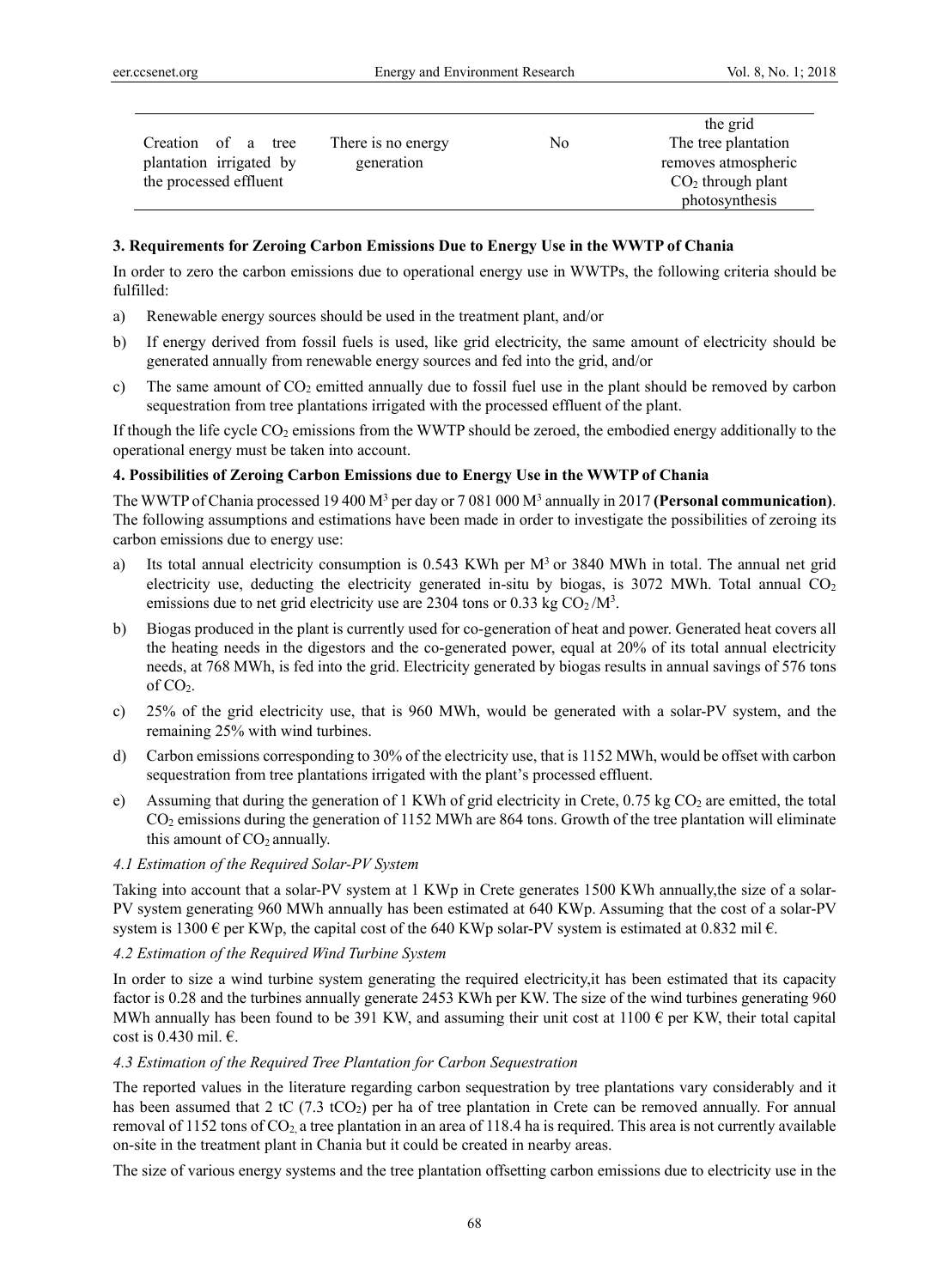WWTP in Chania are presented in Table 2.

| generation<br>CO <sub>2</sub><br>Electricity<br>electricity<br>tree<br>energy<br>energy |  |
|-----------------------------------------------------------------------------------------|--|
| emitting<br>generation<br>plantation<br>system<br>savings<br>systems<br>system          |  |
| (MWh)<br>$(\text{tons})^1$<br>(ha)<br>$(mil. \mathcal{E})$<br>the<br>same               |  |
| CO <sub>2</sub>                                                                         |  |
| removed                                                                                 |  |
| by the tree                                                                             |  |
| plantation                                                                              |  |
| (MWh)                                                                                   |  |
| 768<br>576<br>Biogas<br>burning                                                         |  |
| system                                                                                  |  |
| 720<br>0.832<br>960<br>640 KWp<br>Solar-PV system                                       |  |
| Wind turbines<br>720<br>391 KW<br>960<br>0.430                                          |  |
| 1152<br>864<br>Tree plantation                                                          |  |
| 118.4<br>2880<br>2668<br>1152<br>1.262<br>Total                                         |  |

Table 2. Size of various sustainable energy systems and tree plantation offsetting CO<sub>2</sub> emissions due to electricity use in the treatment plant of Chania

<sup>1</sup> Carbon emissions during grid electricity generation are  $0.75 \text{ kg CO}_2$  per KWh

## **5. Discussion**

Carbon emissions due to energy use in various sewage treatment plants depend on many factors including their size, the technology used and the energy efficiency of the equipment used. Zeroing  $CO<sub>2</sub>$  emissions during the operation of municipal WWTPs using the activated sludge process is feasible and it has already been achieved in some large and technologically sophisticated plants. Increase in their energy efficiency is a prerequisite for achieving zero carbon emission treatment plants. Sludge digestion for biogas production is economically viable in plants with a capacity higher than 200 000 inhabitants. However biogas production and utilization is very important for energy self-sufficiency. It can be used for co-generation of heat and power covering part of their energy needs. Sludge can be enriched with liquid wastes with high organic content like wastes from slaughter houses and/or cheese-making plants, if they are available, resulting in higher biogas and energy yields. In small-scale WWTPs, biogas utilization can cover all the heating needs and up to 37% of the electricity needs. Various renewable energy sources, depending on their availability in the specific site conditions, can be used. They include solar and wind energy for power generation, particularly in areas with high solar irradiance and high annual wind speed velocities. Utilization of the thermal energy of the liquid wastes with high efficiency heat pumps for heat and cooling production can improve the carbon balance. Heat and cooling can be used in urban buildings located nearby, if they exist, for offsetting carbon emissions in the WWTP. Bio-solids produced after sludge stabilization can be burnt for power generation or CHP, providing additional energy to biogas utilization. Carbon emissions can also be eliminated by carbon sequestration from tree plantations irrigated from the treated effluent. Tree plantations can be created in nearby areas, if there is availability, and they result in additional environmental benefits like mitigation of land desertification and improvement of the local ecosystem. Therefore there are various approaches which can assist in the achievement of zero  $CO<sub>2</sub>$  emissions WWTPs due to energy use, including:

- a) Increase of the energy efficiency in the plant,
- b) Utilizing the biogas produced from sludge digestion and increasing its yield with appropriate mixing with various other wastes having high organic content,
- c) Use of solar-PV technology,
- d) Use of wind power technology,
- e) Burning of the bio-solids (dried sludge) produced for electricity generation,
- f) Use of high efficiency heat pumps utilizing the low enthalpy heat of the liquid wastes in the plant for the production of heat and cooling, and
- g) Offsetting CO2 emissions in the plant with carbon sequestration from tree plantations irrigated by the treated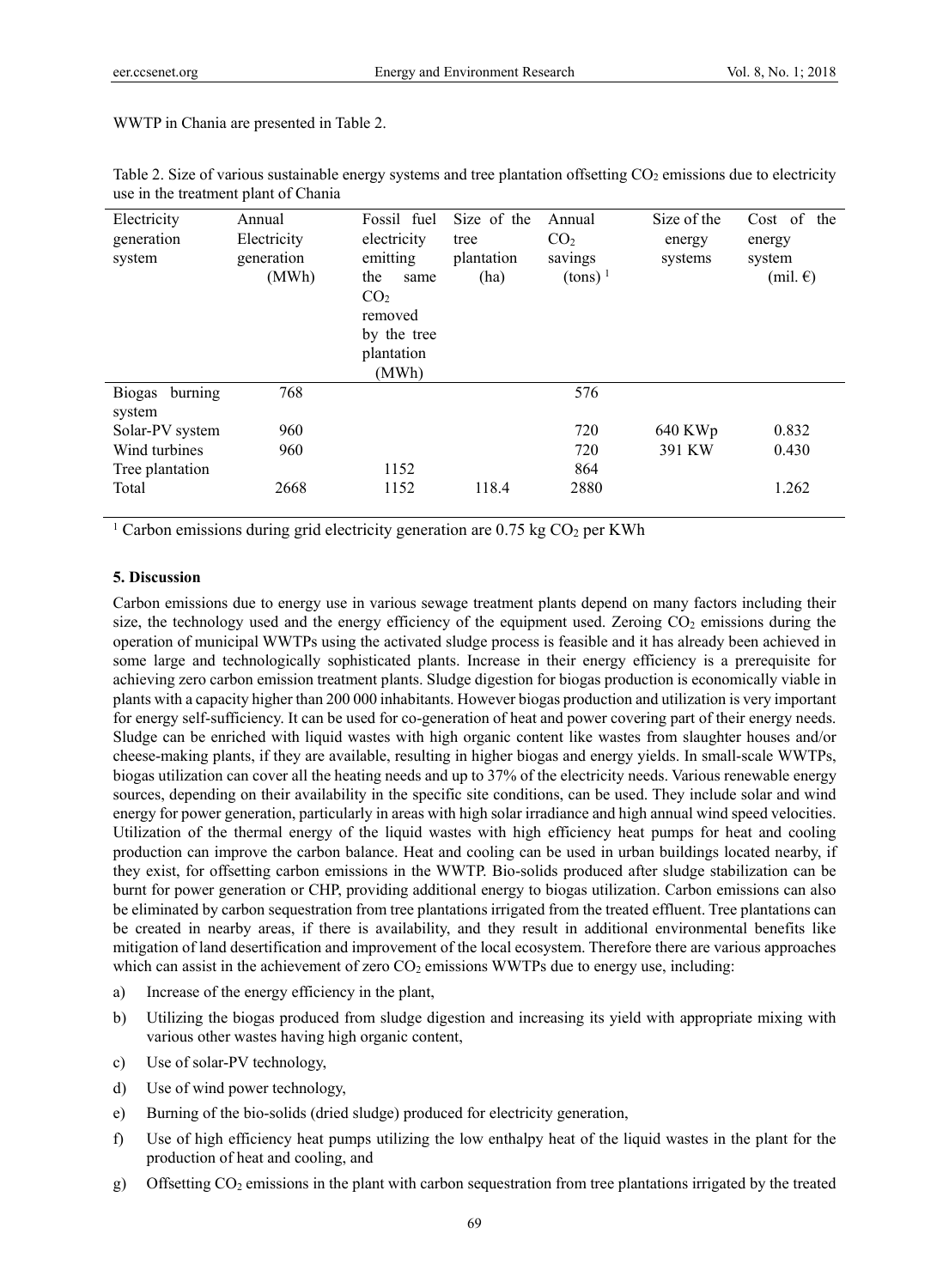#### effluent.

#### **6. Conclusions**

Energy consumption in WWTPs globally has been reported between 0.2 to 1.9 KWh/ $M<sup>3</sup>$  while in Greece it is between 0.31 to 0.67 KWh/M<sup>3</sup>. Annual electricity consumption in the sewage treatment plant of Chania has been estimated at 0.543 KWh/M<sup>3</sup> and its current annual CO<sub>2</sub> emissions due to grid electricity use at 0.33 kg CO<sub>2</sub>/M<sup>3</sup>. A few energy self-sufficient WWTPs already exist in advanced countries which are large with technologically sophisticated plants. Sludge digestion for biogas production and its use for co-generation of heat and power is important for increasing its energy self-sufficiency and reducing its carbon emissions. However, biogas production is economically viable only in treatment plants with a capacity higher than 200 000 inhabitants. Various renewable energy systems installed either on-site or off-site can be used for electricity generation like solar-PV and wind power systems. Energy offset in the plant can be achieved if high efficiency heat pumps will utilize the heat energy of the liquid wastes to generate heat and cooling used in buildings located nearby. Carbon emissions can also be offset if the treated wastes of the plant will irrigate a tree plantation resulting in carbon sequestration with photosynthesis. The municipal sewage treatment plant of Chania can obtain carbon neutrality due to energy consumption with the combined use of various renewable energies, including biogas, solar and wind energy, either on-site or off-site, and the additional offsetting of carbon emissions with the creation of a tree plantation. Biogas use will have a share of 20% in CO<sub>2</sub> offset, solar and wind energy will have 25% each, while tree plantation will offset 30% of CO2 emissions. Due to high solar irradiance and the high annual wind velocities in Crete, solar-PV systems and wind turbines are cost-effective and they are already extensively used in the island for electricity generation. The quantity of biogas already produced in the plant from sludge digestion can be increased with the addition of various wastes rich in organic matter which are available nearby. The size of the required solar-PV system has been estimated at 640 KWp, with the size of the required wind energy system at 391 KW, while the size of the tree plantation is at 118.4 ha. The cost of the solar-PV system has been estimated at 0.832 mil.  $\epsilon$  while the cost of the wind turbine system is estimated at 0.430 mil  $\epsilon$ . Further work should be focused in the investigation of the possibility of increasing the energy efficiency of the plant using more efficient machinery. If the energy efficiency of the plant is to be improved, then the size of the required renewable energy systems for achieving carbon neutrality would be reduced.

#### **Acknowledgements**

I would like to express my thanks to Mr. Michalis Kavroulakis and Mrs Christina Kotsifaki for providing recent data regarding the operation of the sewage treatment plant in Chania.

#### **References**

- Aue, O. W., Liu, R., & Zhao, Y. (2016). Analysis of energy consumption and saving in wastewater treatment plant: A case study from Ireland, *Journal of Water Sustainability*, *6*(2), 63-76. https://doi.org/10.11912/jws.2016.6.2.63-76
- Bachmann, N. (2015). Sustainable biogas production in municipal wastewater treatment plants, Technical Brochure, IEA Bioenergy. Retrieved March 15, 2018, from http://task37.ieabioenergy.com/files/datenredaktion/download/Technical%20Brochures/Wastewater\_biogas\_grey\_web-1.pdf
- Chae, K. J., & Kang, J. (2013). Estimating the energy independence of a municipal wastewater treatment plant incorporating green energy resources. *Energy Conversion and Management*, *75*, 664-672. http://dx.doi.org/10.1016/j.enconman.2013.08.028
- De Haas, D., & Dansey, M. (2015). Wastewater treatment energy efficiency. A review with current Australian perspectives, technical paper, p. 53-58. Retrieved March 16, 2018, from http://www.watercentre.org/awajournal-november-2015-article/
- Gikas, P., & Tsoutsos, T. (2014). Near zero energy wastewater treatment plants for the Greek islands. *Desalination and Water Treatment*, *53*(12), 3328-3334. https://doi.org/10.1080/19443994.2014.934109
- Gu, Y., Li, Y., Li, X., Luo, P., Wang, H., Wang, X., Wu, J., & Li, F. (2017). Energy self-sufficiency wastewater treatment plants: Feasibilities and challenges. *Energy Procedia, 105*, 3741-3751, https://doi.org/10.1016/j.egypro.2017.03.868
- Hao, X., Liu, R., & Huang, X. (2015). Evaluation of the potential for operating carbon neutral WWTPs in China. *Water Research, 87*, 424-431. http://dx.doi.org/10.1016/j.watres.2015.05.050
- Hopkowicz, M. (2000). Energy management at WWTP with biogas utilization. In: *Proceedings of a Polish-Swedish seminar, Cracow, May 29, 2000. Sustainable Municipal Sludge And Solid Waste Handling*, E. Plaza,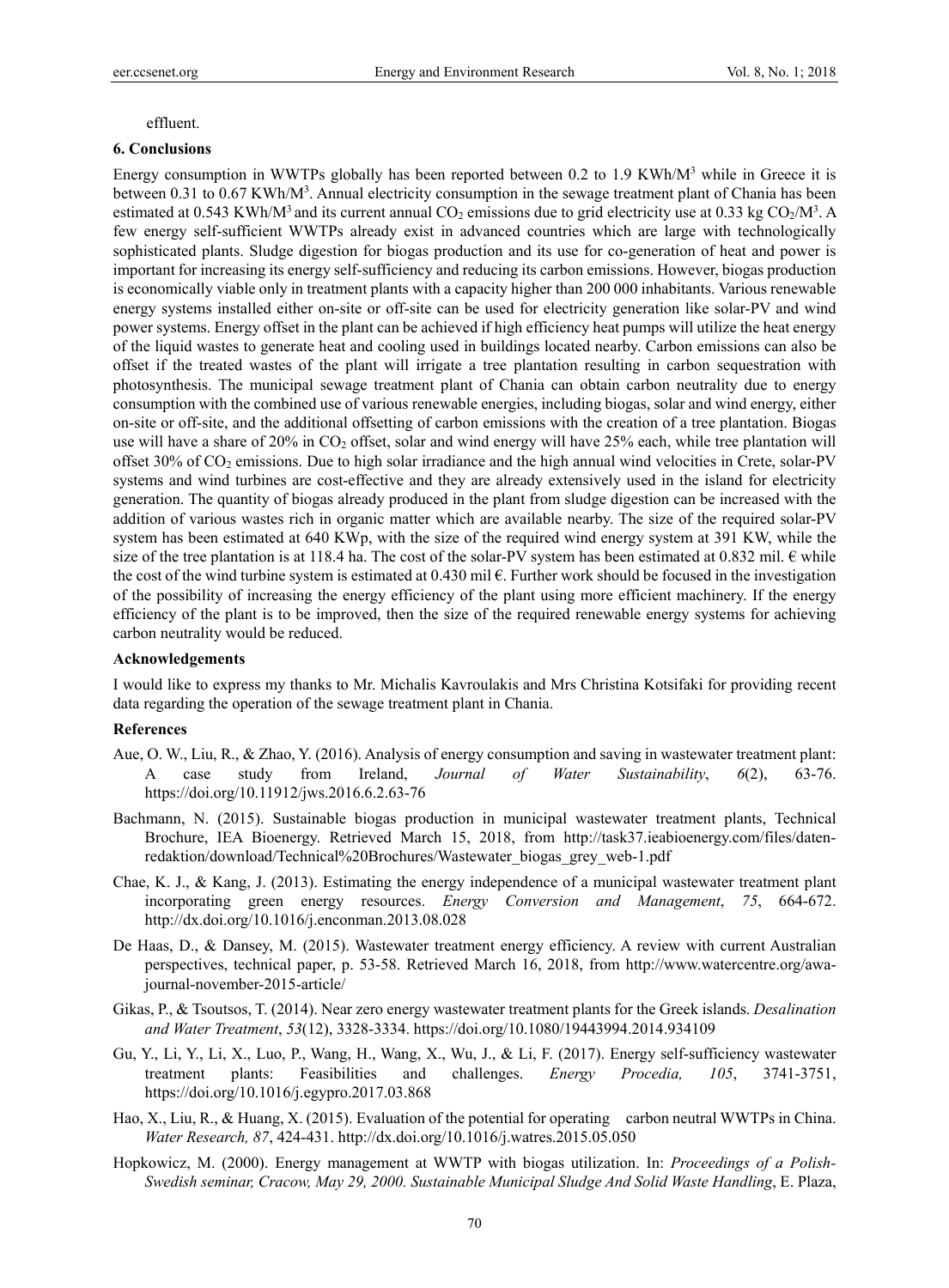E. Levlin, B. Hultman, (Editors), TRITA-AMI REPORT 3073, ISSN 1400–1306, ISRN KTH/AMI/REPORT 3073-SE, ISBN 91–7170–584-8. 2000. http://www2.lwr.kth.se/forskningsprojekt/Polishproject/JPS7s43.pd

- Kyung, D., Kim, M., Chang, J., & Lee, W. (2015). Estimation of greenhouse gas emissions from a hybrid wastewater treatment plant. *Journal of Cleaner Production, 95,* 117- 123.http://dx.doi.org/10.1016/j.jclepro.2015.02.032
- Mamais, D., Noutsopoulos, C., Dimopoulou, A., Stasinakis, A., & Lekkas, T. D. (2015). Water treatment process impact on energy savings and greenhouse gas emissions. *Water Science and Technology, 71*(2), 303-308, https://doi.org/10.2166/wst.2014.521
- Maslon, A. (2017). Analysis of energy consumption at the Rzeszow wastewater treatment plant, E3S Web of Conferences. *ASEE17,* 22. https://doi.org/10.1051/e3sconf/20172200115
- Matos, C., Pereira, S., Amorim, E.V., Bentes, I., & Briga-Sa, A. (2014). Wastewater and greywater reuse on irrigation in centralized and decentralized systems-An integrated approach on water quality, energy consumption and CO2 emissions. *Science of the Total Environment, 493*, 463-471. http://dx.doi.org/10.1016/j.scitotenv.2014.05.129
- McCarty, P. L., Bae, J., & Kim, J. (2011). Domestic wastewater treatment as a net energy producer-Can this be achieved ? *Environmental Science and Technology, 45,* 7100-7106. https://doi.org/10.1021/es2014264
- McDonald, G., & Crawford, J. (2017). Energy neutral WWTPs A dream or a reality for New Zealand, in water New Zealand conference and Expo 2017. Retrieved March 15, 2018, from https://www.waternz.org.nz/Attachment?Action=Download&Attachment\_id=2798
- Nardino, M., Pernice, F., Rossi, F., Georgiadis, T., Facini, O., Motisi, A., & Drago, A. (2013). Annual and monthly carbon balance in an intensively managed Mediterranean olive orchard. *Photosynthetica*, *51*(1), 63-74. https://doi.org/10.1007/s11099-012-0079-6
- Nowak, D. J., & Crane, D. E. (2002). Carbon storage and sequestration by urban trees in the U.S.A. *Environmental Pollution*, *116*, 381-389. https://doi.org/10.1016/S0269-7491(01)00214-7
- Panepinto, D., Fiore, S., Zappone, M., Genon, G., & Meucci, L. (2016). Evaluation of the energy efficiency of a large wastewater treatment plant in Italy. *Applied Energy, 161*, 404-411. http://dx.doi.org/10.1016/j.apenergy.2015.10.027
- Shen, Y., Linville, J. L, Urgun-Demirtas, M., Mintz, M. M., & Synder, S. W. (2015). An overview of biogas production and utilization at full scale wastewater treatment plants (WWTPs) in the United States: Challenges and opportunities towards energy-neutral WWTPs. *Renewable and Sustainable Energy Reviews, 50*, 346-362. http://dx.doi.org/10.1016/j.rser.2015.04.129
- Silva, Dos, Santos, I. F., Barros, R. M., & Tiago, F. G. L. (2016). Electricity generation from biogas of anaerobic wastewater treatment plants in Brazil: an assessment of feasibility and potential. *Journal of Cleaner Production, 126,* 504-514. http://dx.doi.org/10.1016/j.jclepro.2016.03.072
- Singh, P., Marquet, C. C., & Kansal, A. (2012). Energy pattern analysis of a wastewater treatment plant. *Applied Water Science*, *2*, 221-226. https://doi.org/10.1007/s13201-012-0040-7
- Stillwell, A.S., Hoppock, D.C. & Webber, M.E. (2010). Energy recovery from wastewater treatment plants in the United States: A case study of the energy-water nexus. *Sustainability*, *2*, 945-962. https://doi.org/10.3390/su2040945
- Tao, X., & Chengwen, W. (2012). Energy consumption in wastewater treatment plants in China, In world Congress on Water, Climate and Energy, Dublin, Ireland. https://doi.org/10.13140/2.1.1228.9285
- Wang, H., Yang, Y., Keller, A.A., Li, X., Feng, S., Dong, Y., & Li, F. (2016). Comparative analysis of energy intensity and carbon emissions in wastewater treatment in USA, Germany, China and South Africa. *Applied Energy, 184*, 873-881. https://doi.org/10.1016/j.apenergy.2016.07.061
- Wett, B., Buchauer, K., & Fimml, C. (2007). Energy self-sufficiency as a feasible concept for wastewater treatment systems, *Asian Water*, 22-25. Retrieved March 15, 2015, from http://www.araconsult.at/download/literature/let07\_wett\_energy\_selfsufficiency3.pdf
- Zhao, M., Kong, Z. H., Escobedo, F. J., & Gao, J. (2010). Impacts of Urban forests on offsetting carbon emissions from industrial energy use in Hangzhou, China, *Journal of Environmental Management, 91*, 807-813. https://doi.org/10.1016/j.jenvman.2009.10.010